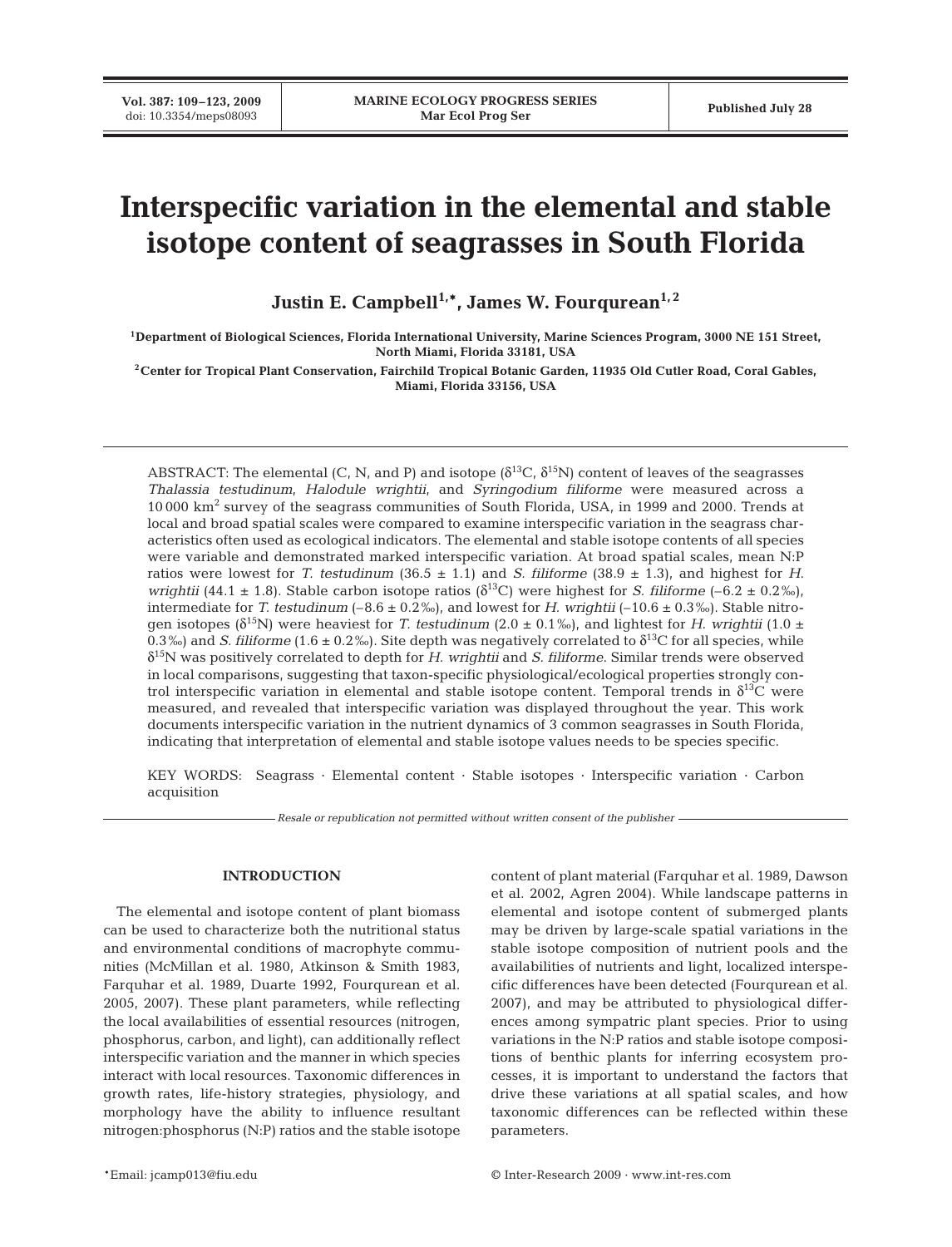The N:P ratio of plant material is related to the availability of these elements in the environment relative to plant demand (Duarte 1990). Over landscape scales, spatial gradients in N or P availability are reflected by spatial patterns in plant nutrient content, as shown for seagrasses growing in coastal marine habitats (Fourqurean et al. 1992a, 2005, Fourqurean & Zieman 2002). Nutrient addition experiments support the close link between environmental availabilities and tissue nutrient content, particularly in locations where ambient elemental concentrations are low (Duarte 1990, Ferdie & Fourqurean 2004, Armitage et al. 2005). Other environmental factors can also influence the nutrient content of plant material. For example, increased light availability has been found to decrease the nutrient content of seagrass leaves because of enhanced growth rates leading to the depletion of nutrient sources (Abal et al. 1994). Thus, it has been widely documented that resource availability strongly controls intraspecific variation in the elemental ratios of benthic macrophytes. However, variation seen between plant species may be driven by factors other than environmental conditions, suggesting that ecological/physiological differences may drive interspecific variation at any particular location. While singlespecies comparisons have been used across a broad range of seagrasses over large spatial scales, localized interspecific comparisons may provide important cues about the ecological differences occurring between sympatric species (Fourqurean et al. 2007).

The stable isotope content of plant material has provided a powerful tool for the study and assessment of ecological processes. In addition to identifying nutrient sources and processing within ecosystems (Dawson et al. 2002), stable isotopes have aided in food web analysis and the study of energy flow among trophic levels (Peterson & Fry 1987). However, the factors regulating the stable isotope content of primary producers are complex and require detailed knowledge of spatial, temporal, and taxonomic variation. For example, the stable carbon isotope content of seagrass material is predominantly controlled by the environmental factors of carbon source, irradiance, and temperature (Durako & Hall 1992, Abal et al. 1994, Grice et al. 1996, Hemminga & Mateo 1996). Spatial and temporal variation in these factors have been found to influence the carbon isotope content of seagrass species across landscape scales (Fourqurean et al. 1997, 2005), highlighting the importance of documenting background variation when applied to food web studies. Numerous studies have detailed the effect of environmental conditions on intraspecific variation in stable isotope parameters. However, interspecific divergence, particularly among sympatric seagrasses, has received less attention and may be attributable to physiological/ecological distinctions between species. Stable isotope comparisons between co-occurring species may reveal important cues pertaining to how species process local resources.

Seagrasses fractionate the available pool of inorganic carbon based upon the degree of carbon demand relative to the degree of carbon supply. For a given carbon supply, plants grown under high light conditions display increased photosynthetic rates and increased carbon demand, resulting in reduced discrimination against  $^{13}$ C and heavier isotope signatures (Cooper & DeNiro 1989, Durako & Hall 1992). Similarly, for a given light level, experiments have found enriched carbon isotope signatures  $(\delta^{13}C)$  with decreases in carbon supply (Durako & Sackett 1993). These relationships provide environmental information pertaining to the light and inorganic carbon status of plant material. However, interspecific variation in the mechanisms by which plants process carbon can additionally affect  $\delta^{13}$ C values (Farquhar et al. 1989); thus individual plant physiology may contribute to overall variation in stable carbon isotope values. Utilization of bicarbonate (which is isotopically distinct from CO<sub>2</sub>) may influence  $δ$ <sup>13</sup>C ratios (Hemminga & Mateo 1996), and may further contribute to variation in isotope values. Bicarbonate use is dependent upon specific seagrass physiology (Invers et al. 1999); thus interspecific differences in stable isotope values may be attributed to the varied physiologies associated with HCO<sub>3</sub><sup>-</sup> uptake. Systematic differences in the  $\delta^{13}$ C ratios of leaves of co-occurring seagrass species, as documented between the Mediterranean species *Posidonia oceanica* and *Cymodocea nodosa* (Fourqurean et al. 2007), would suggest fundamental differences in the way that species interact with the available dissolved inorganic carbon (DIC) pool.

Seagrass stable nitrogen content additionally provides important information pertaining to the identity of the sources of dissolved inorganic nitrogen (DIN), and the various processes that serve to fractionate the available nutrient pool. For example, as bacterial processing (nitrification, denitrification, and nitrogen fixation) alters the ratio of  ${}^{15}N$ :<sup>14</sup>N in the DIN pool, the macrophytic composition of stable nitrogen isotopes is influenced, and thus can be used to infer degrees of nitrogen cycling (Peterson & Fry 1987, Dawson et al. 2002). Due to this microbial processing, sewagederived nutrient inputs are isotopically heavy and can be used to detect possible anthropogenic contributions to the DIN pool.

Similar to carbon isotope discrimination, seagrasses can fractionate the source pool of DIN upon plant uptake (Fourqurean et al. 2005). The degree of nitrogen fractionation depends upon the size of the DIN pool relative to plant demand (Fourqurean et al. 2005).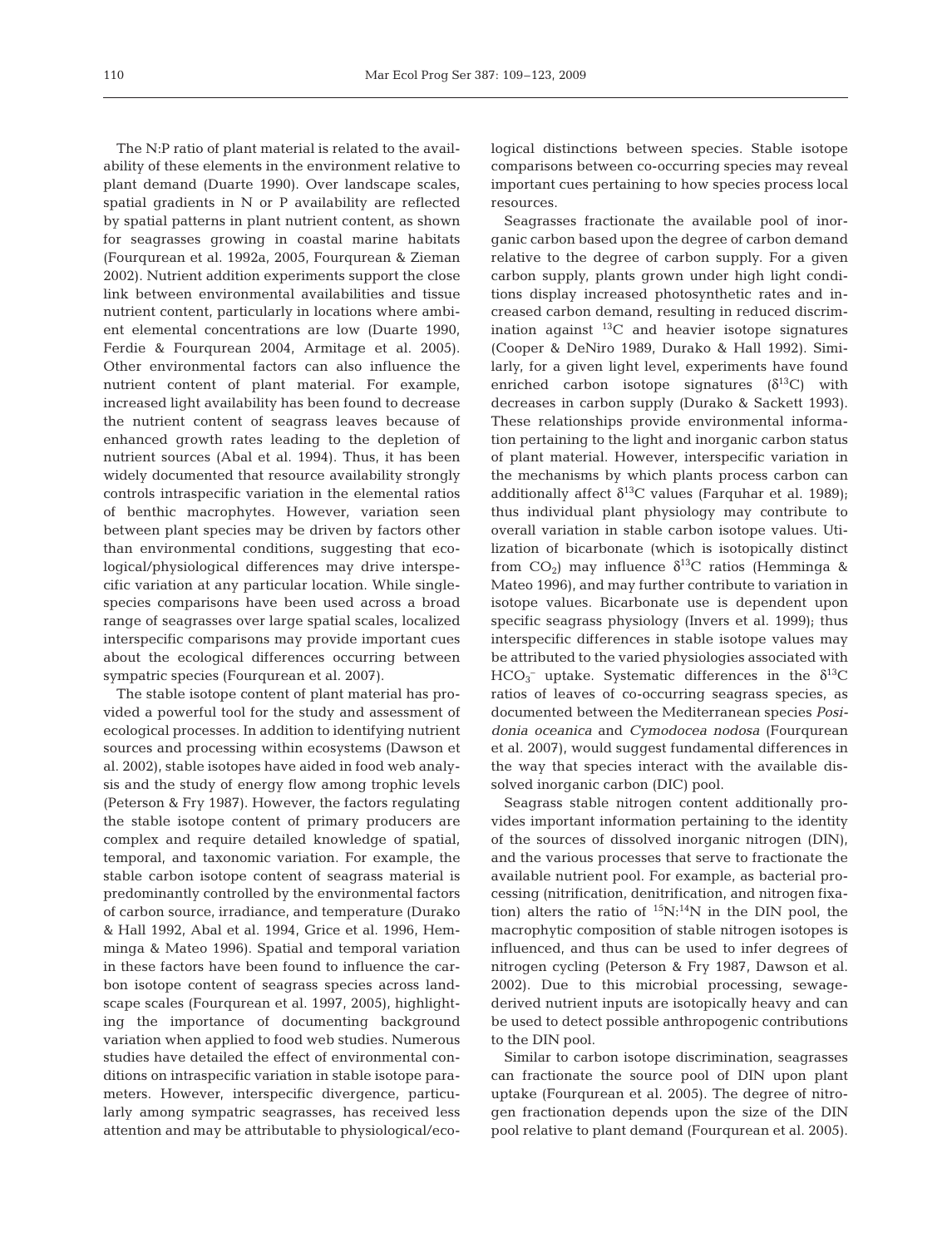Seasonal fluctuations in the  $\delta^{15}N$  value of seagrass tissues have been detected and have been attributed to changes in both the isotope signature of the source pool and the degree of plant fractionation as a response to seasonal productivities (Fourqurean et al. 2005). However, altered DIN fractionation between multiple species has yet to be documented.

In this paper, we document interspecific divergence in the elemental and stable isotope content of 3 seagrass species in South Florida, and explore environmental correlates of these variations across both local and broad spatial scales. Our aim was to better characterize the sources of variation in elemental and isotope ratios of plants often used as environmental indicators, and to highlight the role that ecological/physiological characteristics play in determining species-specific values. Seagrass properties (N:P, limitation index,  $\delta^{13}C$ , and  $\delta^{15}$ N) were compared across 136 sites in South Florida, representing a  $10000 \text{ km}^2$  survey area of the seagrass beds in the Florida Keys National Marine Sanctuary (FKNMS). We were particularly interested in documenting interspecific variation in the properties of seagrasses co-occurring under similar environmental conditions within a given site. We hypothesized that the varied life history strategies of benthic macrophytes would be reflected in plant elemental content, with fast-growing, early successional species displaying N:P ratios farther removed from ideal values as compared to slow-growing species from the same site. We additionally hypothesized that species-specific differences in carbon uptake strategies and plant physiologies have the ability to strongly regulate stable isotope parameters. Lastly, we hypothesized that fast-growing, early successional species may exhibit larger seasonal variation in stable isotope values as a result of increased growth rates and elevated carbon and nitrogen demand. Interspecific comparisons at both local (within site) and broad (among all sites) scales allowed us to examine the spatial extent to which taxonomic variation is important, and its effect on the isotope and elemental composition of benthic plants.

## **MATERIALS AND METHODS**

The FKNMS, a shallow-water marine ecosystem located at the southern tip of the Florida peninsula, comprises seagrass beds, coral reefs, and mangrove communities (Fig. 1). Seagrass communities in the FKNMS are primarily composed of *Thalassia testudinum*, *Halodule wrightii*, and *Syringodium filiforme*. During the summer months of 1999, 80 sites were randomly selected across the FKNMS and were surveyed for seagrass abundance, nutrient content, and isotope composition. A repeat survey, which only quantified seagrass abundance and nutrient content, was conducted during the summer of 2000 at 56 different randomly generated sites. Seasonal variation in seagrass isotope content was additionally assessed through a separate series of quarterly surveys conducted during 1999 and 2000. Within each year, a network of 30 permanent monitoring stations was sampled 4 times (see Fourqurean et al. 2001 for further description). The elemental and isotope composition of *T. testudinum* has been previously described for this region (Fourqurean et al. 2005). To examine interspecific variation, our current study incorporated a portion of those data on the elemental and isotope content of *T. tes-*



Fig. 1. Study area showing locations of both survey sites and permanent monitoring sites in and near the Florida Keys National Marine Sanctuary (FKNMS). Survey sites were designated as either single- or multi-species seagrass beds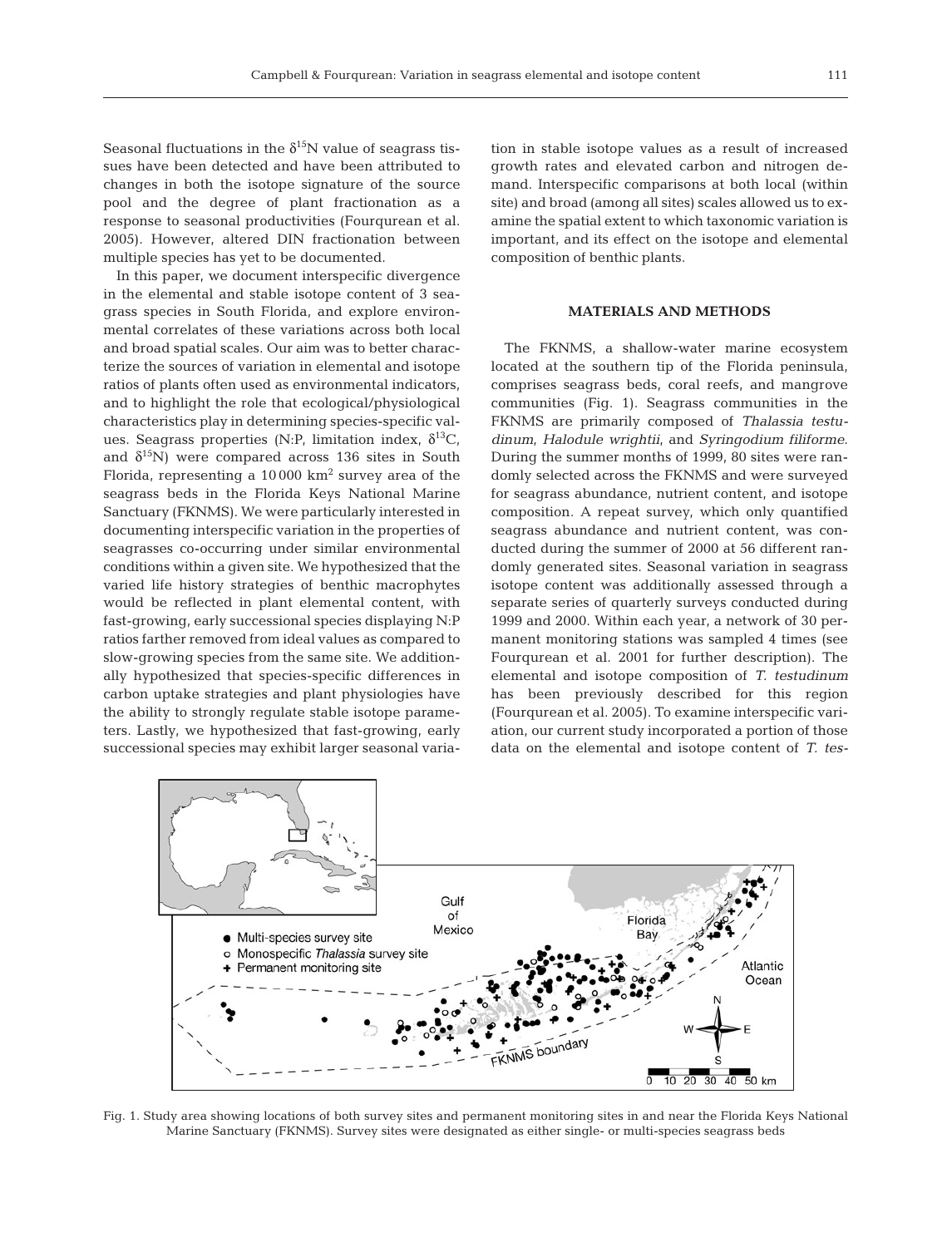*tudinum*, with new data for the other 2 seagrass species *(S. filiforme* and *H. wrightii*) common in South Florida.

From the selected random sites, 3 separate comparative analyses were conducted that spanned various spatial and seasonal scales. One analysis included all data from the 1999 (80 sites) and 2000 (56 sites) surveys, representing comparisons within the summer season over large spatial scales. Both monospecific (22%) and mixed-species (78%) seagrass beds were included. A second analysis included data from the 1999 and 2000 summer surveys; however, monospecific sites were excluded, and thus interspecific comparisons were solely conducted within multi-species sites where seagrasses co-occurred under similar environmental conditions. Each multi-species site contained 2 or more seagrass species growing adjacently (<50 m apart), under similar light and depth regimes. Multi-species sites were grouped according to pairwise interspecific comparisons: *Thalassia testudinum*/ *Halodule wrightii* (65 sites), *H. wrightii*/*Syringodium filiforme* (38 sites), and *T. testudinum*/*S. filiforme* (75 sites). The third analysis similarly conducted withinsite interspecific comparisons, but only used data from the 30 permanent monitoring sites, allowing for comparisons of intra-annual variability between species pairs. Within this network, the number of sites for interspecific comparison varied depending upon season; *T. testudinum*/*H. wrightii* (4 to 7 sites), *H. wrightii*/ *S.filiforme* (5 to 8 sites), *T. testudinum*/*S. filiforme* (19 to 22 sites).

For all surveys, at each sampling site, short shoots of each seagrass species present were haphazardly collected along a 50 m transect. When available, 6 shoots of *Thalassia testudinum*, 30 shoots of *Syringodium filiforme*, and 40 shoots of *Halodule wrightii* were harvested, placed on ice, and transported back to the laboratory. The less robust seagrass species required higher collection amounts to ensure enough biomass was available for all elemental and isotope analyses. Seagrass leaves were separated according to species, cleaned of epiphytes through gentle scraping with a razor blade, and cut from their respective short shoots. Leaves were then dried to a constant weight at 80°C, ground to a fine powder with a mortar and pestle, and analyzed in duplicate for C and N content using a CHN analyzer (Fourqurean et al. 2005). Phosphorus content was determined through dry oxidation and acid hydrolysis extraction followed by a colorimetric analysis (Fourqurean et al. 1992a). Elemental ratios were calculated on a mole:mole basis.

All isotope analyses were conducted using standard elemental analyzer isotope ratio mass spectrometer procedures. The elemental analyzer was used to combust all organic material and subsequently reduce the formed gasses into  $N_2$  and  $CO_2$ , which were measured on a Finnigan MAT Delta C IRMS in a continuous flow mode. The samples' isotopic ratios (R) are reported in the standard delta notation (δ):

$$
\delta~(\%)~=~[(R_{sample}/R_{standard})\!-\!1]\times1000
$$

These results are presented with respect to the international standards of atmospheric nitrogen  $(N_2)$  and Vienna Pee Dee belemnite (V-PDB) for carbon. Analytical reproducibility of the reported δ values, based on sample replicates, was better than  $\pm 0.08\%$  for carbon and ±0.2‰ for nitrogen. Care was taken to remove all visible carbonate material from the surface of the leaves. As a test of the efficacy of our cleaning, we acidified a subset of seagrass samples with the most enriched  $\delta^{13}$ C values to drive off any remaining carbonate material, and then determined the  $\delta^{13}$ C of this decalcified material. The differences in  $\delta^{13}$ C between acidified and unacidified samples were small  $\left( < 0.3 \right)$ % on average).

The distributions of all seagrass elemental and isotope parameters were checked for normality using the Kolmogorov-Smirov test ( $\alpha = 0.05$ ). Standard linear regression was used to test the strength of the relationship between stable isotope variables  $(\delta^{13}C, \delta^{15}N)$ and site depth. Relationships among elemental and isotope ratios were additionally assessed for all species, across all sites sampled in 1999, using non-parametric correlations (Spearman's ρ). Interspecific sanctuary-wide species-specific differences in seagrass N:P ratios and isotope values were assessed using a single-factor analysis of variance (ANOVA). Upon detecting significance, post hoc analysis was conducted using either a Tukey's HSD for equal variances, or a Dunnett's T3 test for unequal variances (significance  $p \lt 0.05$ ). In addition to testing N:P ratios, a Limitation Index (LI =  $|30 - NP|$ ) was calculated to quantify the degree of divergence from the ideal ca. 30:1 'Seagrass Redfield Ratio' identified by Atkinson & Smith (1983) and Duarte (1990). Larger LI values indicate greater degrees of nutrient limitation. Such a calculation is necessary because across the landscape of the FKNMS, there are both N- and Plimited regions (Fourqurean et al. 2005).

To conduct within-site interspecific comparisons, differences in N:P ratios, LI,  $\delta^{13}C$ , and  $\delta^{15}N$  were tested with a pairwise Student's *t*-test, with significance at p < 0.05. To describe temporal variation in seagrass isotope content for species that co-occurred at the 30 permanent stations, we fit a sine model of the form  $y =$ mean +  $\alpha$ [sin(time +  $\Phi$ )], where  $\alpha$  is the amplitude of a sine wave, and  $\Phi$  is a phase angle (we used time values in radians for both time and  $Φ$ , where  $2π$  radians = 365 d), to a seasonal time series using an iterative nonlinear curve-fitting regression. Confidence intervals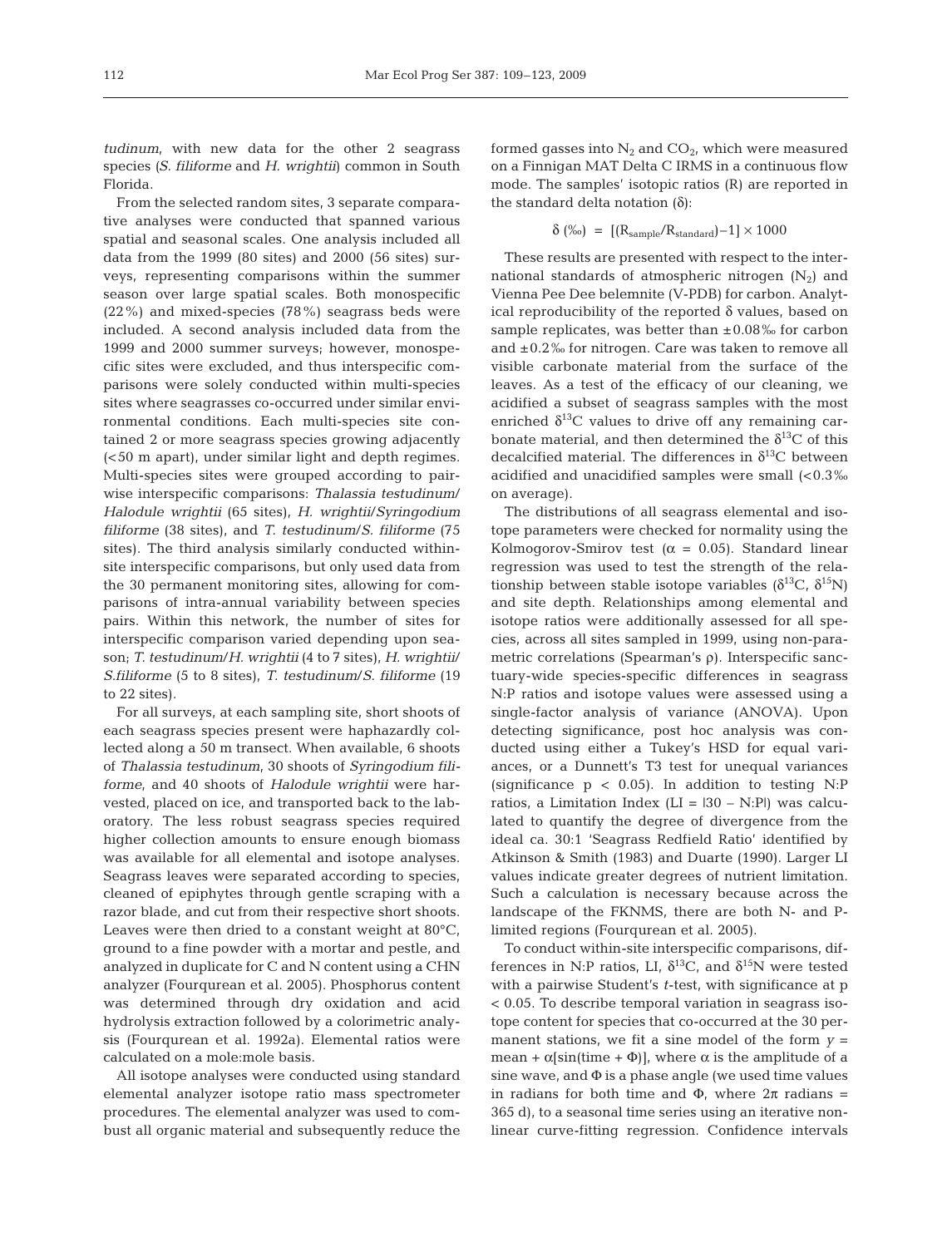(95%) of model parameters were compared to test for significant differences in seasonal variation. We were interested in using the non-linear regression as a means of testing interspecific divergence in the mean and amplitude of seasonal seagrass  $\delta^{13}$ C variation.

#### **RESULTS**

# **Interspecific variation at broad scales across the FKNMS**

In 1999, *Thalassia testudinum* occurred at 78 of the randomly selected sites (98%), while *Halodule wrightii* and *Syringodium filiforme* occurred at 31 sites (39%) and 37 sites (46%), respectively. In 2000, *T. testudinum* occurred at 56 sites (100%), while *H. wrightii* and *S. filiforme* occurred at 39 sites (70%) and 40 sites (71%), respectively. Nitrogen, phosphorus, and carbon content varied within each species, across all sanctuary sites in both years (Table 1); however, they did not vary significantly between years. In both years, coefficients

of variation show that leaf phosphorus content  $(CV =$ 0.28–0.37) displayed greater variation in all species compared to nitrogen  $(CV = 0.15-0.25)$  and carbon content ( $CV = 0.06 - 0.12$ ). The N:P frequency distribution for *T. testudinum* was slightly skewed towards higher values (Fig. 2). Comparatively, *H. wrightii* displayed a normal distribution with the highest mean N:P ratios  $(44.1 \pm 1.8)$ , which were reflected in the highest mean LI of all species  $(15.3 \pm 1.7, \text{Fig. 3},$ Table 1). *Syringodium filiforme* displayed an intermediate N:P ratio of  $38.9 \pm 1.3$ , which was normally distributed, and an average LI of 10.9 ± 1.1. *Thalassia testudinum* displayed the lowest mean N:P ratio (36.5  $\pm$ 1.1), and the lowest mean LI  $(9.6 \pm 0.9)$  of the species. Mean *T. testudinum* N:P ratio and LI were significantly lower than those of *Halodule wrightii*, yet similar to *S. filiforme* (Table 1). Mean *H. wrightii* N:P ratio and LI were similar to *S. filiforme* (ANOVA, *F* = 7.89, p = 0.07; ANOVA,  $F = 6.25$ ,  $p = 0.09$ ).

*Halodule wrightii* displayed the lowest  $\delta^{13}$ C values of all species, with a mean of  $-10.6 \pm 0.3\%$ , a range of –13.2 to –7.8‰, and a normal distribution (Fig. 4). *H.*

Table 1. *Thalassia testudinum, Halodule wrightii,* and *Syringodium filiforme*. Elemental and stable isotope composition of seagrass leaves collected across the FKNMS in 1999 and 2000. Superscripts on means within a column identify significantly different groups (post hoc tests, p < 0.05). LI: Limitation Index

|                                                  | $\delta^{15}N$    | $\delta^{13}C$      | $\%C$ (%<br>dry wt)                       | $\%N$ (%<br>dry wt) | %P(%<br>dry wt) | C: N           | C: P                | N:P                | LI                 |
|--------------------------------------------------|-------------------|---------------------|-------------------------------------------|---------------------|-----------------|----------------|---------------------|--------------------|--------------------|
| Thalassia testudinum                             |                   |                     |                                           |                     |                 |                |                     |                    |                    |
| Mean                                             | 2.0 <sup>a</sup>  | $-8.6^{\rm a}$      | 39.2 <sup>a</sup>                         | 1.9 <sup>a</sup>    | $0.13^{\rm a}$  | $24.1^{\rm a}$ | 870.8 <sup>a</sup>  | 36.5 <sup>a</sup>  | 9.6 <sup>a</sup>   |
| n                                                | 78                | 78                  | 134                                       | 134                 | 134             | 134            | 134                 | 134                | 134                |
| <b>SE</b>                                        | 0.15              | 0.20                | 0.20                                      | 0.02                | 0.00            | 0.31           | 26.28               | 1.07               | 0.88               |
| CV                                               | 0.70              | 0.20                | 0.06                                      | 0.15                | 0.28            | 0.15           | 0.35                | 0.34               | 1.07               |
| Median                                           | 1.8               | $-8.3$              | 39.6                                      | 1.9                 | 0.13            | 24.0           | 783.7               | 34.4               | 6.2                |
| Minimum                                          | $-2.2$            | $-13.0$             | 31.1                                      | 1.4                 | 0.06            | 17.1           | 500.3               | 17.1               | 0.2                |
| Maximum                                          | 5.4               | $-5.3$              | 43.2                                      | 2.6                 | 0.22            | 33.9           | 1902.3              | 76.5               | 46.5               |
| Halodule wrightii                                |                   |                     |                                           |                     |                 |                |                     |                    |                    |
| Mean                                             | 1.0 <sup>b</sup>  | $-10.6b$            | $43.4^{b}$                                | 2.3 <sup>b</sup>    | $0.13^{\rm a}$  | $22.7^{\rm a}$ | 1014.1 <sup>b</sup> | $44.1^{b}$         | 15.3 <sup>b</sup>  |
| n                                                | 31                | 31                  | 70                                        | 70                  | 70              | 70             | 70                  | 70                 | 70                 |
| <b>SE</b>                                        | 0.29              | 0.28                | 0.27                                      | 0.05                | 0.01            | 0.44           | 51.76               | 1.82               | 1.67               |
| CV                                               | 1.70              | 0.15                | 0.05                                      | 0.17                | 0.37            | 0.16           | 0.43                | 0.35               | 0.91               |
| Median                                           | 0.9               | $-10.8$             | 43.9                                      | 2.26                | 0.12            | 22.5           | 890.9               | 39.7               | 9.7                |
| Minimum                                          | $-3.5$            | $-13.2$             | 35.0                                      | 1.48                | 0.05            | 16.7           | 472.3               | 23.7               | 0.3                |
| Maximum                                          | 4.0               | $-7.8$              | 46.3                                      | 3.18                | 0.25            | 33.9           | 2572.2              | 94.9               | 64.9               |
| Syringodium filiforme                            |                   |                     |                                           |                     |                 |                |                     |                    |                    |
| Mean                                             | 1.6 <sup>ab</sup> | $-6.2$ <sup>c</sup> | 38.9 <sup>a</sup>                         | 2.1 <sup>c</sup>    | $0.13^{\rm a}$  | $22.8^{\rm a}$ | 866.0 <sup>a</sup>  | 38.9 <sup>ab</sup> | 10.9 <sup>ab</sup> |
| n                                                | 37                | 37                  | 77                                        | 77                  | 77              | 77             | 77                  | 77                 | 77                 |
| <b>SE</b>                                        | 0.25              | 0.21                | 0.55                                      | 0.06                | 0.00            | 0.56           | 27.89               | 1.35               | 1.13               |
| CV                                               | 0.96              | 0.20                | 0.12                                      | 0.25                | 0.30            | 0.22           | 0.28                | 0.30               | 0.91               |
| Median                                           | 1.6               | $-6.2$              | 41.0                                      | 2.2                 | 0.12            | 21.3           | 846.3               | 37.7               | 8.3                |
| Minimum                                          | $-1.6$            | $-8.4$              | 27.0                                      | 0.9                 | 0.06            | 15.9           | 417.8               | 19.2               | 0.2                |
| Maximum                                          | 4.7               | $-3.5$              | 44.4                                      | 3.2                 | 0.24            | 36.7           | 1576.4              | 77.2               | 47.2               |
| ANOVA statistics for differences between species |                   |                     |                                           |                     |                 |                |                     |                    |                    |
| Between-group MS (df)                            | 11.1(2)           | 165.8(2)            | 502.5(2)                                  | 2.9(2)              | 0.0(2)          | 60.9(2)        | 553539.6 (2)        | 1337.4 (2)         | 783.2 (2)          |
| Within-group MS (df)                             | 2.1(143)          |                     | 2.6 (143) 10.5 (278) 0.15 (278) 0.0 (278) |                     |                 | 16.2(278)      | 107213.3 (278)      | 169.4 (278)        | 125.3 (278)        |
| $F$ ratio                                        | 5.2               | 65.0                | 48.1                                      | 19.0                | 0.2             | 3.7            | 5.2                 | 7.9                | 6.3                |
| p value                                          | < 0.01            | < 0.01              | < 0.01                                    | < 0.01              | 0.855           | < 0.05         | < 0.01              | < 0.01             | < 0.01             |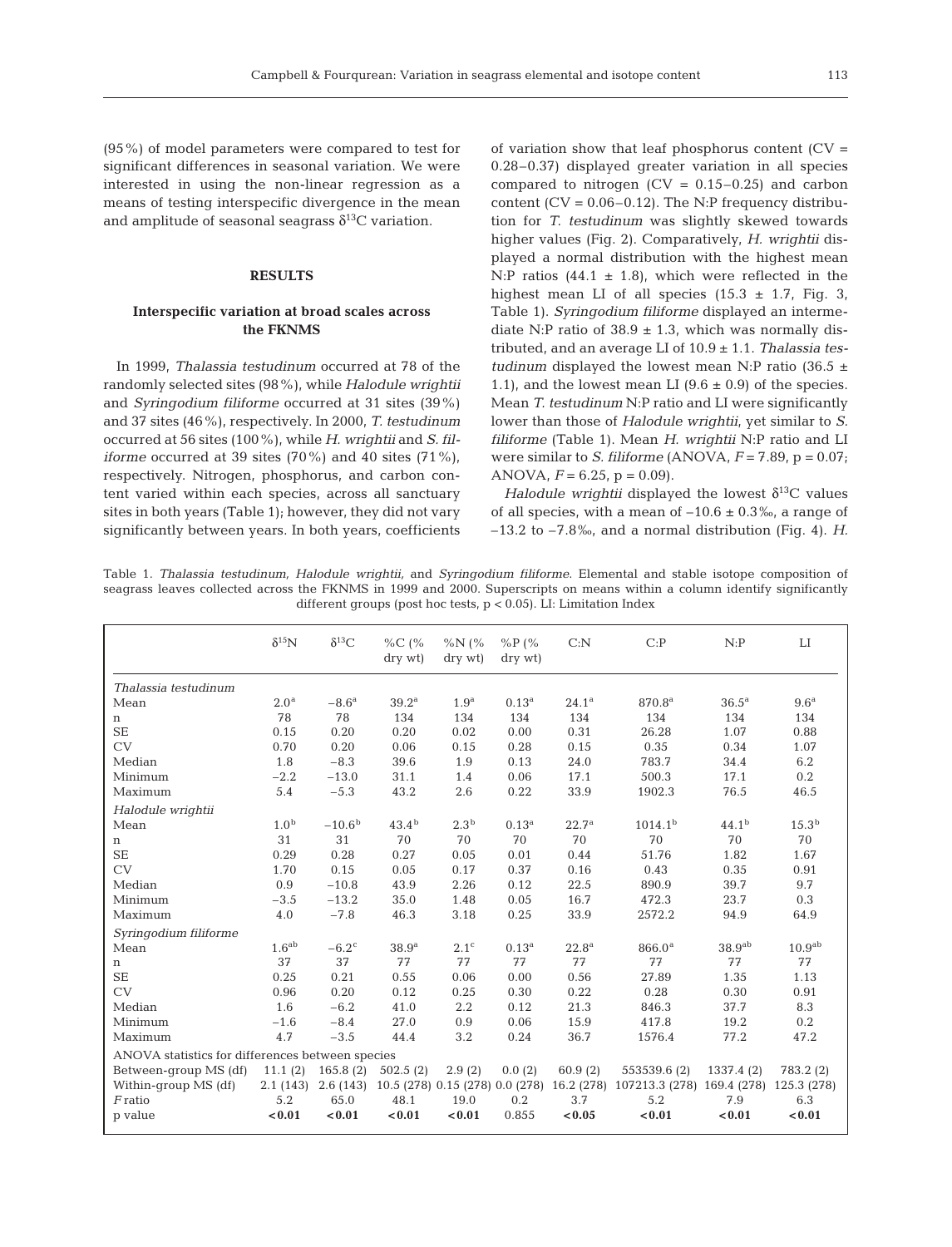



Fig. 2. *Thalassia testudinum, Halodule wrightii,* and *Syringodium filiforme*. Frequency distributions of elemental ratios analyzed during 1999 and 2000 across the FKNMS

Fig. 3. *Thalassia testudinum, Halodule wrightii,* and *Syringodium filiforme*. Frequency distributions of Limitation Index values analyzed during 1999 and 2000 across the FKNMS

*wrightii*  $\delta^{13}$ C values were significantly lower than both *Thalassia testudinum* and *Syringodium filiforme* (Table 1; Tukey's HSD, p < 0.001). *S. filiforme* displayed the highest  $\delta^{13}$ C values with a mean of -6.2  $\pm$ 0.2‰, a range of  $-3.5$  to  $-8.4$ ‰, and a normal distribution. The  $\delta^{13}$ C values of *S. filiforme* were significantly higher than those of *T. testudinum* (Tukey's HSD, p < 0.001). *T. testudinum* displayed intermediate  $\delta^{13}$ C values with a mean of –8.6  $\pm$  0.2‰ and a range of –13.0 to –5.3‰, whose values were normally distributed.

Stable nitrogen isotope values varied by 7.7, 7.5, and 6.3‰ for *Thalassia testudinum*, *Halodule wrightii*, and *Syringodium filiforme*, respectively (Table 1). *T. testudinum* displayed the highest  $\delta^{15}N$  values of all species, with mean of  $2.0 \pm 0.2$ % and a normal distribution (Fig. 5). *T. testudinum* displayed  $\delta^{15}N$  values that were higher than those of *H. wrightii* (Table 1; Tukey's HSD, p < 0.01), yet similar to *S. filiforme* (Tukey's HSD, p = 0.45). *H. wrightii* displayed the lowest values, with a mean of  $1.0 \pm 0.3\%$  and a normal distribution. *H. wrightii*  $\delta^{15}$ N values were similar to those of *S. filiforme* (Tukey's HSD, p = 0.18). *S. filiforme* displayed intermediate values, with a mean of  $1.6 \pm 0.3\%$  and a normal distribution.

Across the FKNMS, elemental and isotope ratios of all 3 seagrass species were correlated with site depth (Table 2, Fig. 6). The  $\delta^{13}$ C and N:P ratios were negatively correlated to site depth for all species and displayed similar variation with depth among species. The  $\delta^{15}$ N ratio was positively correlated with site depth for *Halodule wrightii* and *Syringodium filiforme*, yet there was no correlation for *Thalassia testudinum* (Fig. 6). The variation in  $\delta^{15}N$  with depth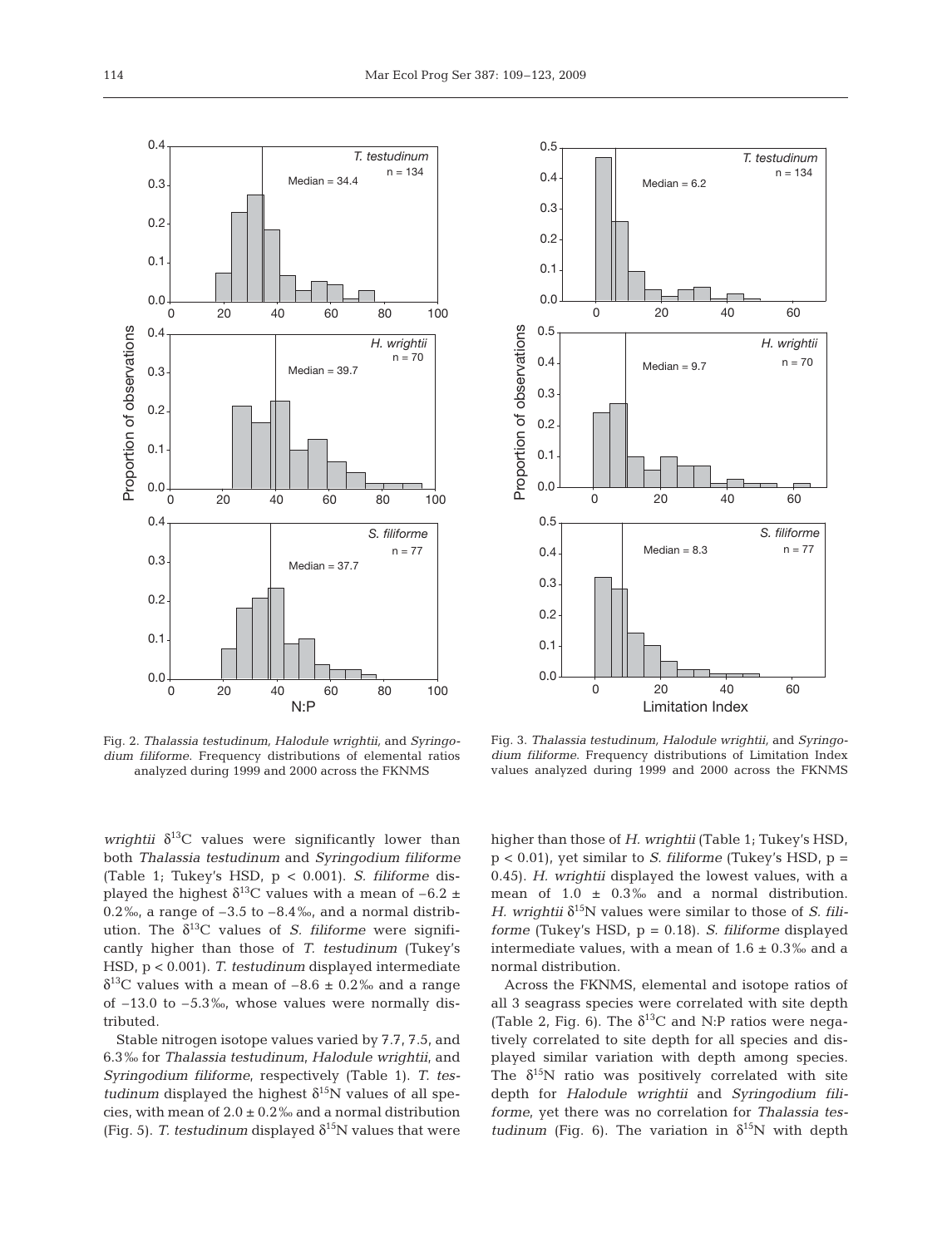

Fig. 4. *Thalassia testudinum, Halodule wrightii,* and *Syringodium filiforme*. Frequency distributions of stable carbon isotopes analyzed during 1999 across the FKNMS

was similar between *H. wrightii* and *S. filiforme*, and further analysis revealed that negative correlations between %N and  $\delta^{15}N$  were restricted to the deeper offshore locations (>4.3 m). *S. filiforme* was the only species for which  $\delta^{13}$ C was correlated to  $\delta^{15}$ N. Correlations between elemental and isotope ratios were mixed depending upon species. In *T. testudinum*, N:P was positively correlated to  $\delta^{13}C$ , yet uncorrelated to δ15N. *S. filiforme* showed a negative correlation between N:P and  $\delta^{15}N$ , but no correlation between N:P and  $\delta^{13}$ C. In *H. wrightii*, N:P was both negatively correlated to  $\delta^{15}N$  and positively correlated to  $\delta^{13}C$ . LI values were negatively correlated to both site depth and δ15N for *H. wrightii* and *S. filiforme*, but *T. testudinum* showed no correlation among these parameters. For all species LI was positively correlated to  $δ<sup>13</sup>C$ .



Fig. 5. *Thalassia testudinum, Halodule wrightii,* and *Syringodium filiforme*. Frequency distributions of stable nitrogen isotopes analyzed during 1999 across the FKNMS

## **Interspecific variation at local scales across the FKNMS**

Of the sites that contained both *Thalassia testudinum* and *Halodule wrightii* (65 sites), N:P ratios and LI values were significantly higher for *H. wrightii* (p < 0.001; Fig. 7). When averaged for both years, *T. testudinum* had an N:P ratio and an LI of  $35.9 \pm 1.4$  and  $8.8 \pm 1.1$ , respectively, at sites where it co-occurred with *H. wrightii*, while *H. wrightii* had an N:P ratio and an LI of 44.5 ± 1.9 and  $15.8 \pm 1.8$  at the same sites. When growing in similar locations, significant differences were additionally detected in  $\delta^{13}$ C signatures, with *T. testudinum* (–8.9 ± 0.4) displaying isotopically heavier values than *H. wrightii*  $(-10.4 \pm 0.3; p < 0.001;$  Fig. 8). There were no consistent significant differences in  $\delta^{15}N$  between these 2 species at sites where they co-occurred.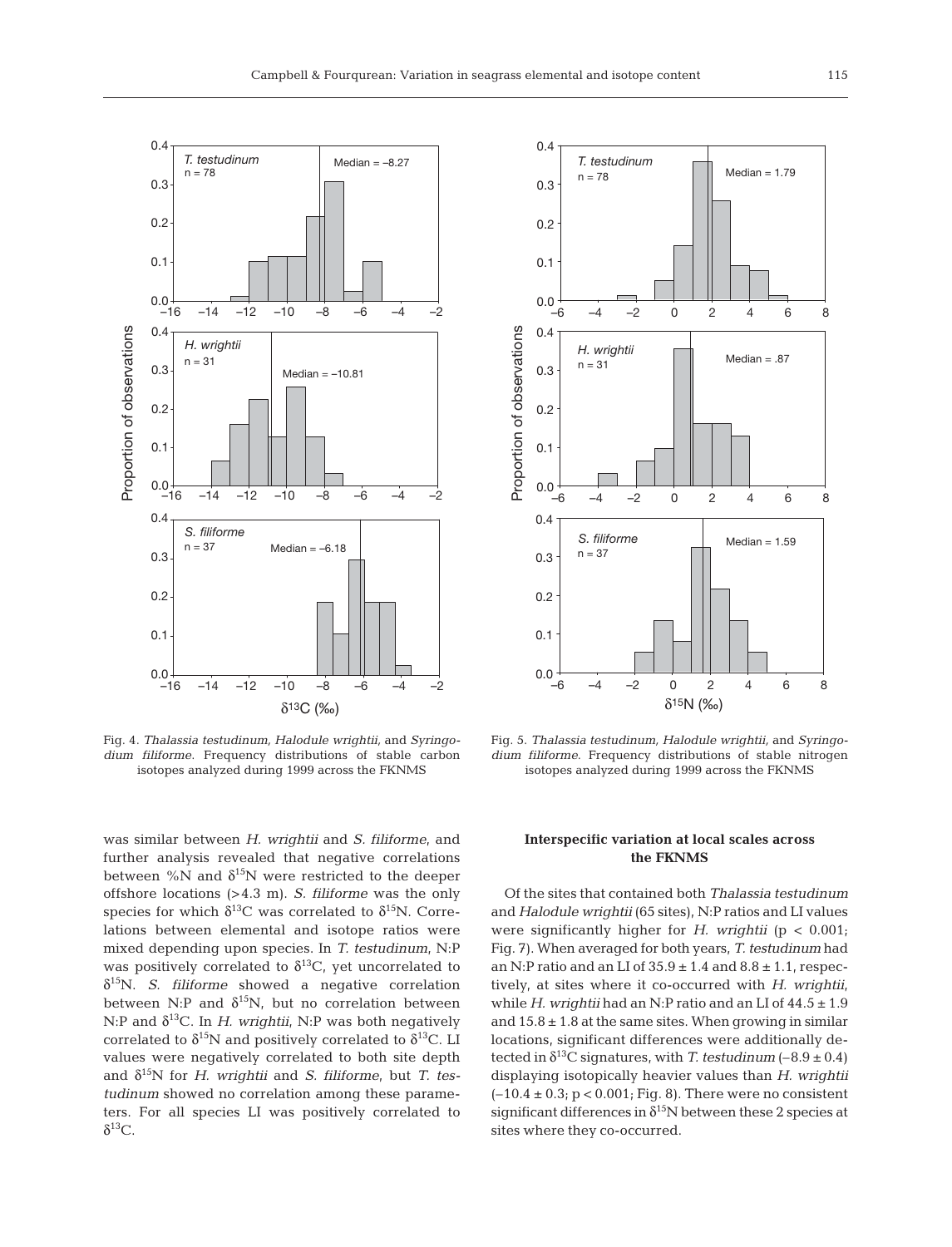| Table 2. Thalassia testudinum, Halodule wrightii, and Syringodium filiforme. Correlations (non-parametric Spearman's p) among                 |
|-----------------------------------------------------------------------------------------------------------------------------------------------|
| elemental content, stable isotope ratios, and water depth for all 3 species. Correlation coefficients are designated above the diag-          |
| onal, p-values for the pairwise comparisons are below the diagonal. Significant ( $p < 0.05$ ) correlations are indicated in <b>bold</b> . L. |
| Limitation Index                                                                                                                              |

|                       | Depth   | $\delta^{15}N$ | $\delta^{13}C$ | C: N     | C: P     | N:P      | $_{\rm LI}$ |
|-----------------------|---------|----------------|----------------|----------|----------|----------|-------------|
| Thalassia testudinum  |         |                |                |          |          |          |             |
| Depth                 |         | 0.113          | $-0.655$       | 0.377    | $-0.131$ | $-0.322$ | $-0.208$    |
| $\delta^{15}$ N       | 0.326   |                | 0.162          | 0.272    | $-0.073$ | $-0.182$ | $-0.012$    |
| $\delta^{13}C$        | < 0.001 | 0.158          |                | $-0.050$ | 0.327    | 0.400    | 0.407       |
| C: N                  | 0.001   | 0.016          | 0.665          |          | 0.281    | $-0.159$ | 0.057       |
| C: P                  | 0.255   | 0.526          | 0.003          | 0.013    |          | 0.871    | 0.624       |
| N: P                  | 0.004   | 0.110          | < 0.001        | 0.163    | < 0.001  |          | 0.700       |
| LI                    | 0.067   | 0.919          | < 0.001        | 0.621    | < 0.001  | < 0.001  |             |
| Halodule wrightii     |         |                |                |          |          |          |             |
| Depth                 |         | 0.415          | $-0.609$       | $-0.090$ | $-0.391$ | $-0.466$ | $-0.547$    |
| $\delta^{15}N$        | 0.020   |                | $-0.210$       | 0.494    | $-0.052$ | $-0.407$ | $-0.423$    |
| $\delta^{13}C$        | < 0.001 | 0.258          |                | 0.364    | 0.631    | 0.559    | 0.627       |
| C: N                  | 0.632   | 0.005          | 0.044          |          | 0.613    | 0.173    | 0.163       |
| C: P                  | 0.029   | 0.781          | < 0.001        | < 0.001  |          | 0.861    | 0.809       |
| N:P                   | 0.008   | 0.023          | 0.001          | 0.353    | < 0.001  |          | 0.958       |
| $_{\rm LI}$           | 0.001   | 0.018          | 0.001          | 0.381    | < 0.001  | < 0.001  |             |
| Syringodium filiforme |         |                |                |          |          |          |             |
| Depth                 |         | 0.650          | $-0.477$       | 0.321    | $-0.211$ | $-0.459$ | $-0.500$    |
| $\delta^{15}N$        | < 0.001 |                | $-0.407$       | 0.631    | 0.041    | $-0.390$ | $-0.412$    |
| $\delta^{13}C$        | 0.003   | 0.012          |                | 0.019    | 0.253    | 0.279    | 0.360       |
| C: N                  | 0.052   | < 0.001        | 0.909          |          | 0.377    | $-0.299$ | $-0.203$    |
| C: P                  | 0.210   | 0.812          | 0.131          | 0.022    |          | 0.733    | 0.668       |
| N:P                   | 0.004   | 0.017          | 0.095          | 0.072    | < 0.001  |          | 0.885       |
| LI                    | 0.002   | 0.011          | 0.029          | 0.228    | < 0.001  | < 0.001  |             |
|                       |         |                |                |          |          |          |             |

*Halodule wrightii* and *Syringodium filiforme* cooccurred at 38 sites and did not differ in either N:P ratios or LI (Fig. 7). For both sampling years, N:P ratios and LI were  $43.9 \pm 2.6$  and  $15.8 \pm 2.2$ , respectively, for *H. wrightii*, and  $42.3 \pm 2.2$  and  $14.2 \pm 1.9$ , respectively, for *S. filiforme*. Significant differences were detected in  $\delta^{13}$ C signatures, with *H. wrightii* displaying a value of  $-10.1 \pm 0.3\%$ , as compared to the isotopically heavy *S. filiforme*  $(-5.7 \pm 0.3\% \text{; p} <$ 0.001; Fig. 8). There were no consistent differences in δ15N between *H. wrightii* and *S. filiforme* at sites where they co-occurred.

*Thalassia testudinum* and *Syringodium filiforme* cooccurred at 75 sites and displayed significant differences in both N:P ratios and LI at those sites  $(p < 0.001)$ , p < 0.01 respectively). For both years, *T. testudinum* displayed an N:P ratio and LI of  $34.2 \pm 1.1$  and  $7.4 \pm 0.9$ , respectively, while *S. filiforme* displayed an N:P ratio and LI of  $38.8 \pm 1.4$  and  $10.9 \pm 1.2$ , respectively (Fig. 7). Additionally,  $\delta^{13}$ C signatures were statistically distinct, with *T. testudinum*  $(-8.8 \pm 0.2\%)$  displaying isotopically lighter values than *S. filiforme*  $(-6.3 \pm 0.2\%$ ; p < 0.001; Fig. 8). There were no significant differences in δ15N between *T. testudinum* and *S. filiforme* at sites where they co-occurred.

## **Temporal variation at local scales across the FKNMS**

There was marked seasonal variation in the  $\delta^{13}C$ values of *Thalassia testudinum*, *Halodule wrightii*, and *Syringodium filiforme* (Fig. 9).  $\delta^{13}$ C values for all 3 species were heaviest in the summer and fall months, and lightest in the winter months. The sine models described 51 to 73% of the variation in  $\delta^{13}C$ values (Table 3). Parameter estimates for  $\alpha$  and  $\Phi$ were not significantly different between species comparisons, indicating no interspecific differences in the degree of seasonal variation or the seasonal timing of  $\delta^{13}$ C values. Mean  $\delta^{13}$ C values of the sine models were significantly different for all species comparisons, indicating that the interspecific differences we documented above with our FKNMS-wide summer surveys were maintained throughout the year. Seasonal trends in  $\delta^{15}N$  values were not detected for any species.

#### **DISCUSSION**

The elemental and isotope content of the seagrasses *Thalassia testudinum*, *Halodule wrightii*, and *Syringo-*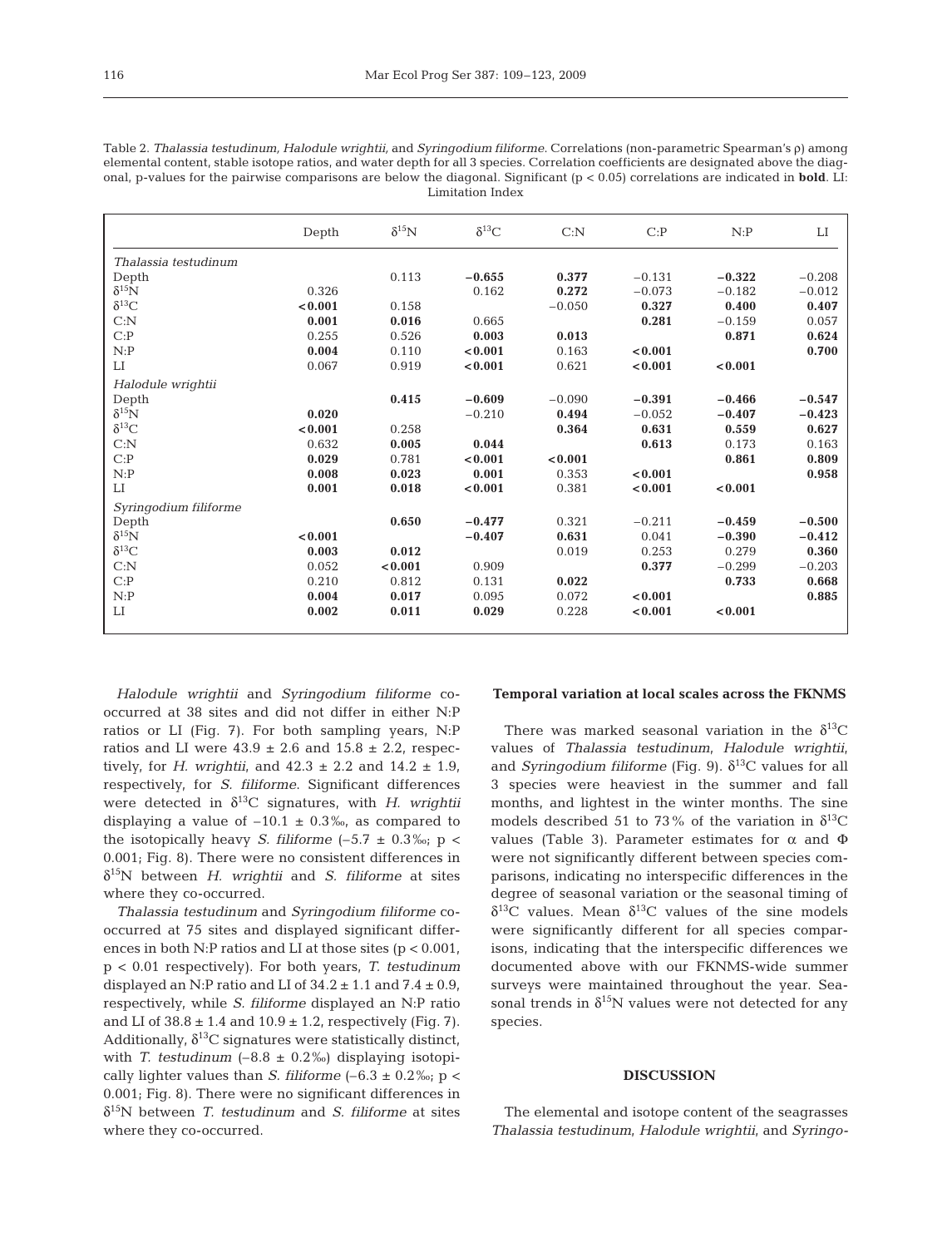

Fig. 6. *Thalassia testudinum, Halodule wrightii,* and *Syringodium filiforme*. Relationship between the δ13C and δ15N isotope ratios and depth. Linear regression and 95% confidence interval of the regression are indicated

*dium filiforme* displayed marked interspecific variation at both local and broad spatial scales within the FKNMS. Both within- and between-species variations were nonrandom and demonstrated both the effects of environmental parameters and species-specific physiologies on the elemental and isotope content of seagrass tissues. This study highlights the importance of seagrass species identity in the evaluation of plant nutrient and isotope data for coastal monitoring efforts and food web analyses.

# **Relationships between elemental ratios, isotope ratios, and water depth across the FKNMS**

Significant differences in  $\delta^{13}$ C were detected among all 3 seagrass species. The lightest  $\delta^{13}$ C values were displayed by *Halodule wrightii*, while *Thalassia testudinum* and *Syringodium filiforme* displayed the intermediate and heaviest values, respectively. Similarly, Lepoint et al. (2008) found that *S. isoetifolium* was more enriched in 13C compared to *Halodule* sp.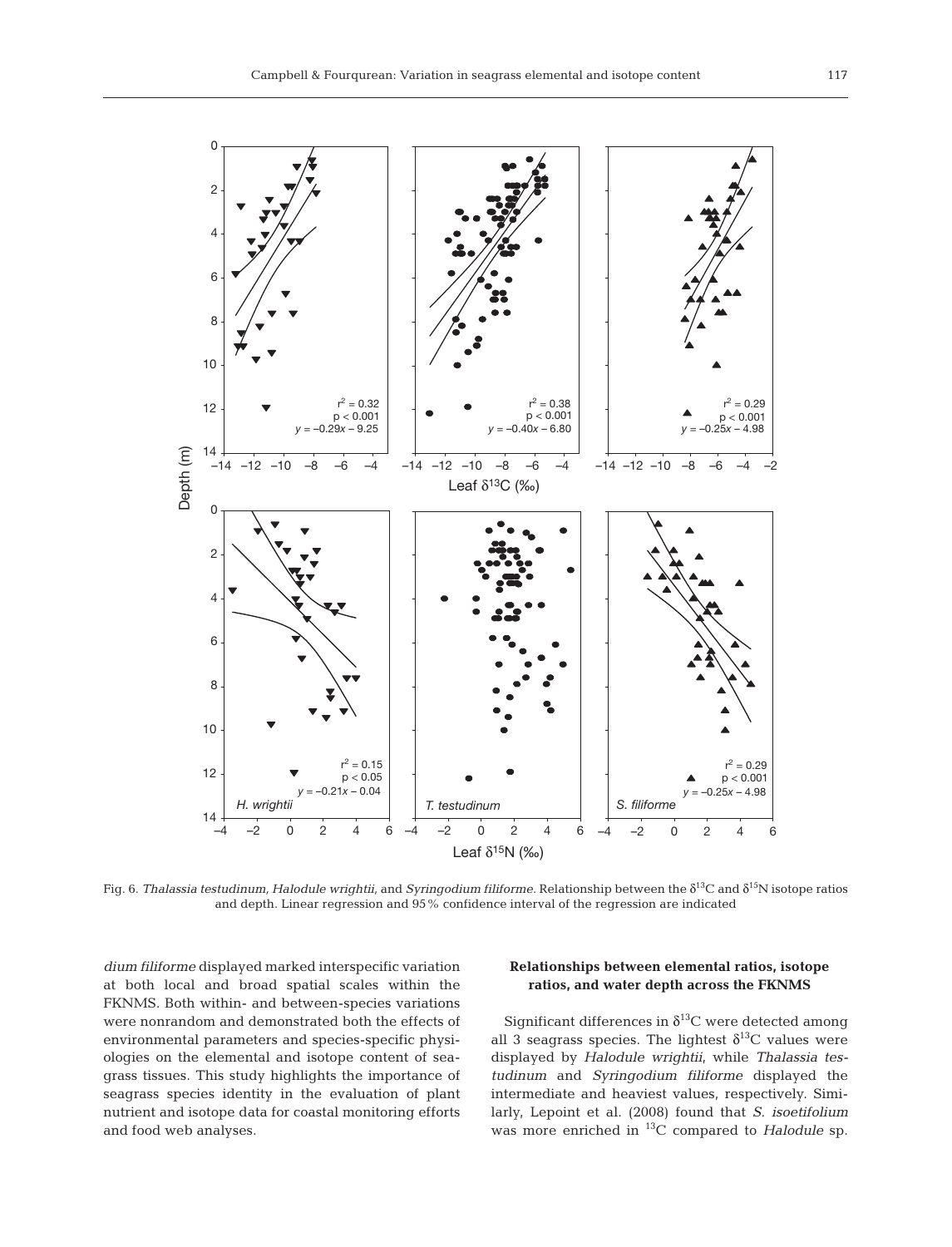

Fig. 7. *Thalassia testudinum* (Tt)*, Halodule wrightii* (Hw)*,* and *Syringodium filiforme* (Sf). Interspecific comparisons in N:P ratios and Limitation Index values where species co-occurred. Error bars are ±1 SE. Significant differences between species are indicated (paired *t*-tests, \*\*p < 0.01). The numbers of sites at which the species pairs co-occurred are given over each pair of bars



Fig. 8. *Thalassia testudinum* (Tt)*, Halodule wrightii* (Hw)*,* and *Syringodium filiforme* (Sf). Interspecific comparisons in  $\delta^{13}$ C and  $\delta^{15}$ N isotope ratios where species co-occurred. Error bars are ±1 SE. Significant differences between species are indicated (paired  $t$ -tests,  $**$ p < 0.01). The numbers of sites at which the species pairs co-occurred are given over each pair of bars

and *T. hemprichii* in Mozambique. In our study, the heaviest  $\delta^{15}N$  was displayed by *T. testudinum*, which was significantly more positive than *H. wrightii*. The δ15N value for *S. filiforme* was not statistically distinct from the other species. Large-scale trends in the stable isotope content of various seagrasses may provide



Fig. 9. *Thalassia testudinum, Halodule wrightii,* and *Syringodium filiforme*. Pairwise interspecific comparisons of seasonal patterns in  $\delta^{13}C$  of green leaves at the 30 permanent monitoring stations for co-occurring species. Each point represents the mean of the sites where both species of the pairwise comparisons co-occurred. Error bars represent ±1 SE. The best fit sine model of the form  $y = \text{mean} + \alpha \times \sin(\text{time} + \Phi)$  is shown, where  $\alpha$  is the amplitude of a sine wave and  $\Phi$  is a phase angle in radians ( $2\pi$  radians = 365 d). DOY: day of year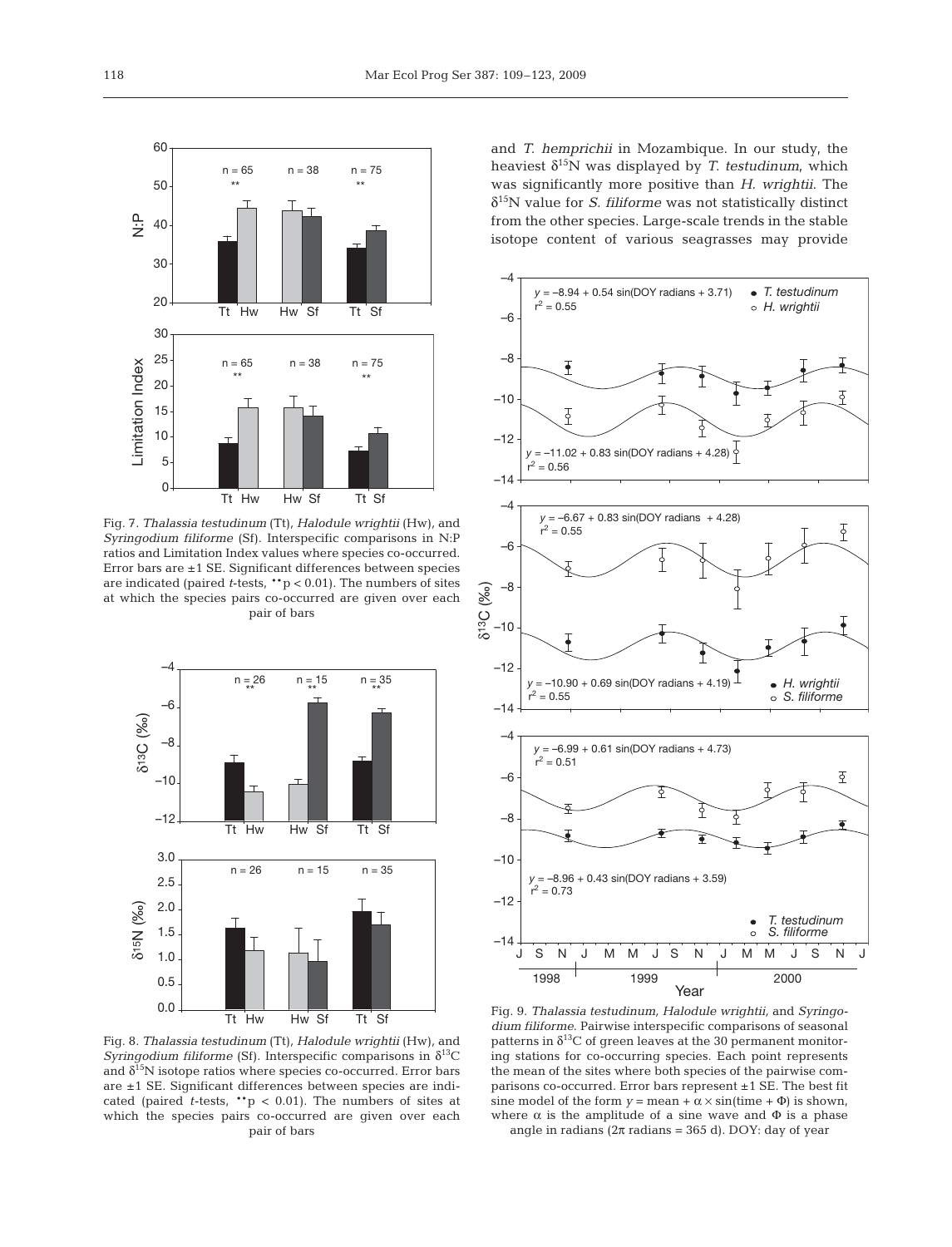| <b>Species</b>      | Equation                                             | Parameter estimates (95% confidence interval) |                    |                  |              |  |  |
|---------------------|------------------------------------------------------|-----------------------------------------------|--------------------|------------------|--------------|--|--|
| comparison          |                                                      | r <sup>2</sup>                                | Mean               |                  | Ф            |  |  |
| T. testudinum       | $y = -8.94 + 0.54 \sin(DOY \text{ radians} + 3.71)$  | 0.55                                          | $(-9.41, -8.48)$   | $(-0.140, 1.22)$ | (2.55, 4.88) |  |  |
| H. wrightii         | $y = -11.02 + 0.83 \sin(DOY \text{ radians} + 4.28)$ | 0.56                                          | $(-11.79, -10.24)$ | $(-0.208, 1.87)$ | (2.92, 5.64) |  |  |
| H. wrightii         | $v = -10.90 + 0.69 \sin(DOY \text{ radians} + 4.19)$ | 0.55                                          | $(-11.55, -10.25)$ | $(-0.193, 1.57)$ | (2.83, 5.55) |  |  |
| <i>S. filiforme</i> | $y = -6.67 + 0.83 \sin(DOY \text{ radians} + 4.28)$  | 0.55                                          | $(-7.45, -5.88)$   | $(-0.224, 1.89)$ | (2.9, 5.66)  |  |  |
| T. testudinum       | $y = -8.96 + 0.43 \sin(DOY \text{ radians} + 3.59)$  | 0.73                                          | $(-9.2, -8.71)$    | (0.068, 0.797)   | (2.84, 4.35) |  |  |
| S. filiforme        | $v = -6.99 + 0.61 \sin(DOY \text{ radians} + 4.73)$  | 0.51                                          | $(-7.62, -6.36)$   | $(-0.216, 1.43)$ | (3.16, 6.31) |  |  |

Table 3. *Thalassia testudinum, Halodule wrightii,* and *Syringodium filiforme*. Parameter estimates for non-linear regressions of pairwise seagrass δ13C seasonal data from 1999 to 2000 at 30 permanent monitoring stations in FKNMS. DOY: day of year, α: amplitude of a sine wave,  $\Phi$ : phase angle in radians ( $2\pi$  radians = 365 d)

information pertaining to physiological and ecological properties of each species. However, data at this large scale should be interpreted with caution, as trends may be confounded by spatial variations in the distribution of various seagrass species and in environmental conditions.

All 3 seagrass species showed significant correlations between  $\delta^{13}$ C values and site depth across the large spatial scale of the sanctuary (Fig. 6). Because light availability generally decreases with depth in the sea, this suggests that for each species, light plays an important role in regulating the  $\delta^{13}$ C content of seagrass tissues, as demonstrated in both laboratory and field studies (Durako & Hall 1992, Abal et al. 1994, Grice et al. 1996). Likely this is because of reduced photosynthetic discrimination against the heavier isotope, leading to increased  $\delta^{13}C$  values at high light levels. Within a species, isotopically heavy values may indicate the possibility of photosynthetic carbon limitation during periods of high irradiance (Fourqurean et al. 2005). Field studies have shown that the inverse relationship between light and depth are reflected in the  $\delta^{13}$ C ratio of seagrass tissues elsewhere (Cooper & DeNiro 1989, Lepoint et al. 2003, Fourqurean et al. 2007). In our study,  $\delta^{13}$ C values decreased by 0.40, 0.29, and 0.25‰ m–1 in depth for *Thalassia testudinum*, *Halodule wrightii*, and *Syringodium filiforme*, respectively. We do not think that the  $\delta^{13}C$ –depth relationships are a function of variations in the isotopic signature of the DIC pool, as has been observed in regions where mineralization of organic matter from  $C_3$  mangroves causes isotopically depleted DIC that is incorporated into seagrass tissues (Fry & Sherr 1984, Fleming et al. 1990, Lin et al. 1991). The FKNMS sites in close proximity to terrestrial DIC sources displayed the heaviest  $\delta^{13}$ C values, contrary to what would be expected if  $C_3$  material were affecting the isotope value of the DIC pool available to the seagrass community.

The  $\delta^{15}N$  value of seagrass leaf material can be controlled by numerous factors. In addition to alterations in the isotopic composition of the source nitrogen pool, the relationship between plant nutrient demand and environmental availability represents a strong determinant of leaf isotope ratios. By reducing leaf growth rates and demand for nitrogen, reduced light as depth increases could influence leaf  $\delta^{15}N$  as depressed demand increases discrimination against the heavier isotope. However, the net change in leaf  $\delta^{15}N$  with increasing depth should be a consequence of the magnitude of the reduction in nitrogen demand relative to the changes in availability. For instance, in cases where nitrogen availability remains constant with increasing depth, we would expect a decrease in leaf  $\delta^{15}$ N with increasing depth due to a depressed demand for nitrogen and higher discrimination against  $^{15}$ N. Alternatively, cases in which leaf  $\delta^{15}N$  shows little change with depth may represent scenarios whereby both nitrogen demand and availability concurrently decrease with depth, resulting in little alteration to <sup>15</sup>N discrimination. Working with other species of seagrasses, Grice et al. (1996), Lepoint et al. (2003), and Fourqurean et al. (2007) all found no significant change in leaf  $\delta^{15}N$  across large depth and light gradients, although they did not investigate the causal mechanisms for those observations. Lastly, if nitrogen availability decreases dramatically with increasing depth, we could, despite reductions in nitrogen demand, find higher leaf  $\delta^{15}N$  values as depth increases. We believe this to be the case in our study, as the observed relationships between  $\delta^{15}N$  and depth are a consequence of the distribution of deep-water sites within a landscape of variable nitrogen availability. The leaf  $\delta^{15}N$  value of both *Halodule wrightii* and *Syringodium filiforme* was positively correlated to site depth and negatively correlated to both N:P ratios and LI. Such correlations suggest that as nitrogen becomes less available and nutrient limitation increases, these seagrasses reduce fractionation of the available DIN pool. Additionally, the negative correlation between  $\%$ N and  $\delta^{15}$ N was only significant for the deeper sites under similar light regimes, further indicating that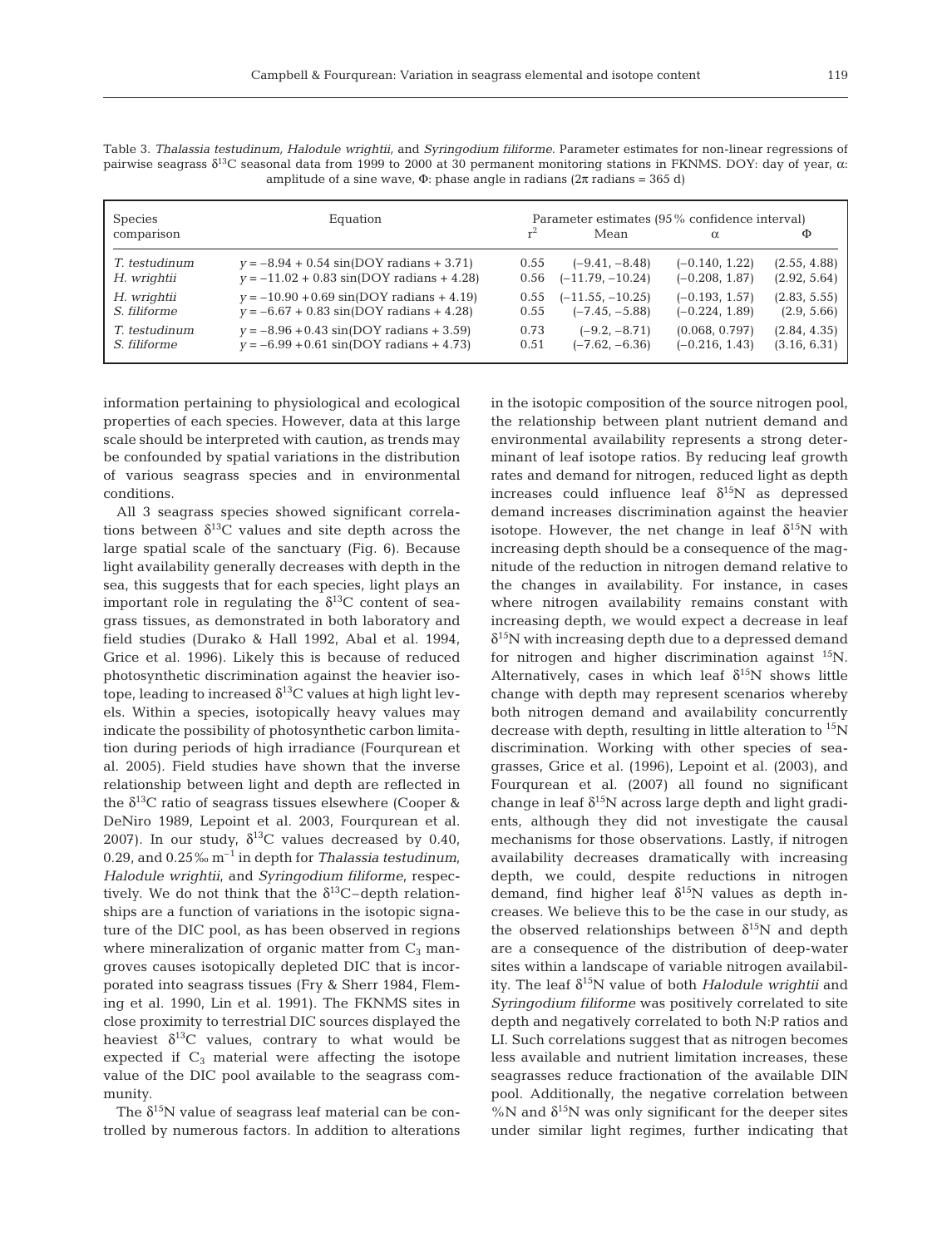environmental availability was driving the relationship between depth and  $\delta^{15}N$ . This indicates that the reduced DIN discrimination in *H. wrightii* and *S. filiforme* increasingly occurs at deeper offshore locations, where primary production is nitrogen-limited (Fourqurean & Zieman 2002, Ferdie & Fourqurean 2004, Fourqurean et al. 2005). However, this trend did not hold for *Thalassia testudinum*, which exhibited no correlation between  $\delta^{15}N$  values and site depth or N:P ratios. Thus, these correlations were only evident for the fastest-growing seagrasses (*H. wrightii* and *S. filiforme*), which may use nutrient resources more rapidly than *T. testudinum*, leading to decreases in DIN fractionation and higher LI compared to the slower-growing *T. testudinum*. Further experimentation is needed to detail these processes.

The fact that interspecific differences in stable carbon isotopes remain statistically distinct across large spatial scales may imply that seagrass physiology plays a dominant role in determining interspecific variation in  $\delta^{13}$ C. Average values for *Halodule wrightii* were 2.0‰ lighter than *Thalassia testudinum* and 4.5‰ lighter than *Syringodium filiforme*. Such differences might be attributed to the varied mechanisms of bicarbonate acquisition and internal carbon recycling within marine macrophytes (Fry & Sherr 1984, Fry et al. 1985, Hemminga & Mateo 1996, Fourqurean et al. 2007), or caused by morphological variations in leaves (Lepoint et al. 2008). To various degrees, seagrass photosynthetic carbon demand may be met via a combination of diffusive  $CO_2$  transport and active  $HCO_3^$ import (Invers et al. 1999, 2001). While dissolved  $CO<sub>2</sub>$ has an isotopic carbon signature of ca.  $-9\, \mathrm{\%o}, \mathrm{HCO_3}^-$  in marine waters has an isotopic signature of 0‰. Preferential fixation of bicarbonate from the inorganic carbon pool should result in seagrass tissue that is enriched in 13C (Hemminga & Mateo 1996). Interspecific variation in seagrass  $\delta^{13}$ C values may reflect previously documented interspecific variation in bicarbonate acquisition mechanisms, as some species display enhanced  $HCO_3^-$  utilization efficiencies (Bjork et al. 1997, Invers et al. 1999, Schwarz et al. 2000, Uku et al. 2005). Our field data suggest that *S. filiforme* may rely more on  $HCO_3^-$  as a carbon source than  $H$ . *wrightii* or *T. testudinum*, a hypothesis that should be explored.

Internal recycling of  $CO<sub>2</sub>$  has been proposed as an alternate mechanism that can influence the stable carbon isotope value of benthic macrophytes (Cooper 1989, Abal et al. 1994, Grice et al. 1996). Seagrass species that have enhanced lacunal volume may display increased recycling of internal carbon pools and reduced isotopic discrimination. As internal recycling of  $CO<sub>2</sub>$  reduces the degree of carbon back-diffusion, RUBISCO operates in an increasingly closed environment, converting all inorganic carbon into organic products, resulting in isotopically heavier  $\delta^{13}$ C signatures (Sharkey & Berry 1985). Internal recycling may therefore serve to complicate the relationship between the  $\delta^{13}$ C of source DIC and the  $\delta^{13}$ C of seagrass tissues. Our data are consistent with more efficient internal recycling of CO2 in *Syringodium filiforme* than in *Halodule wrightii* or *Thalassia testudinum*. It is evident that the factors contributing to the characteristic  $\delta^{13}C$ value of seagrass species are complex and require studies focused on detailing the contributions that carbon acquisition mechanisms, seagrass lacunal volume, and rates of  $CO<sub>2</sub>$  recycling make to the overall isotopic signature.

Interspecific variation in  $\delta^{15}N$  across FKNMS revealed significant differences between *Thalassia testudinum* and *Halodule wrightii*; however, it remains unclear whether this trend is due to differences in the degree of isotope fractionation among species, or due to spatial trends in the isotope composition of source DIN and seagrass abundance. Across a large spatial scale, *T. testudinum* was isotopically heavier than *H. wrightii*, indicating decreased fractionation among nitrogen isotopes. Successional studies have demonstrated *T. testudinum* as a climax species with the ability to thrive in nutrient-poor environments, and *H. wrightii* as an early successional species thriving under more eutrophic conditions (Fourqurean et al. 1995). Across large spatial scales, *T. testudinum* may monospecifically occupy the most oligotrophic locations with the lowest DIN pools, resulting in decreased fractionation of the nitrogen isotope, accounting for heavier δ15N values; *H. wrightii*, occupying areas with higher DIN pools, may have higher rates of fractionation, lowering  $\delta^{15}$ N values. Such results are not contradictory to previous findings concerning the correlation between δ15N and depth. Despite *H. wrightii* displaying decreased  $\delta^{15}$ N fractionation with depth, overall this species remains isotopically lighter than *T. testudinum* because it is excluded from the highly oligotrophic deeper waters solely occupied by *T. testudinum*.

Elemental comparisons across FKNMS revealed that *Thalassia testudinum* had significantly lower N:P ratios and LI than *Halodule wrightii* (p < 0.01), while *Syringodium filiforme* was not distinct from either *T. testudinum* or *H. wrightii*. Overall, intraspecific variation at this scale is attributable to the balance between the availability nutrient resources (N and P) and rates of seagrass productivity (Fourqurean et al. 2005). However, interspecific differences in the N:P ratios of *T. testudinum* and *H. wrightii* may result from life history differences between these 2 species. The early successional status and higher growth rates of *H. wrightii* may account for increased deviation from seagrass Redfield N:P stoichiometry. Nutrient demand is higher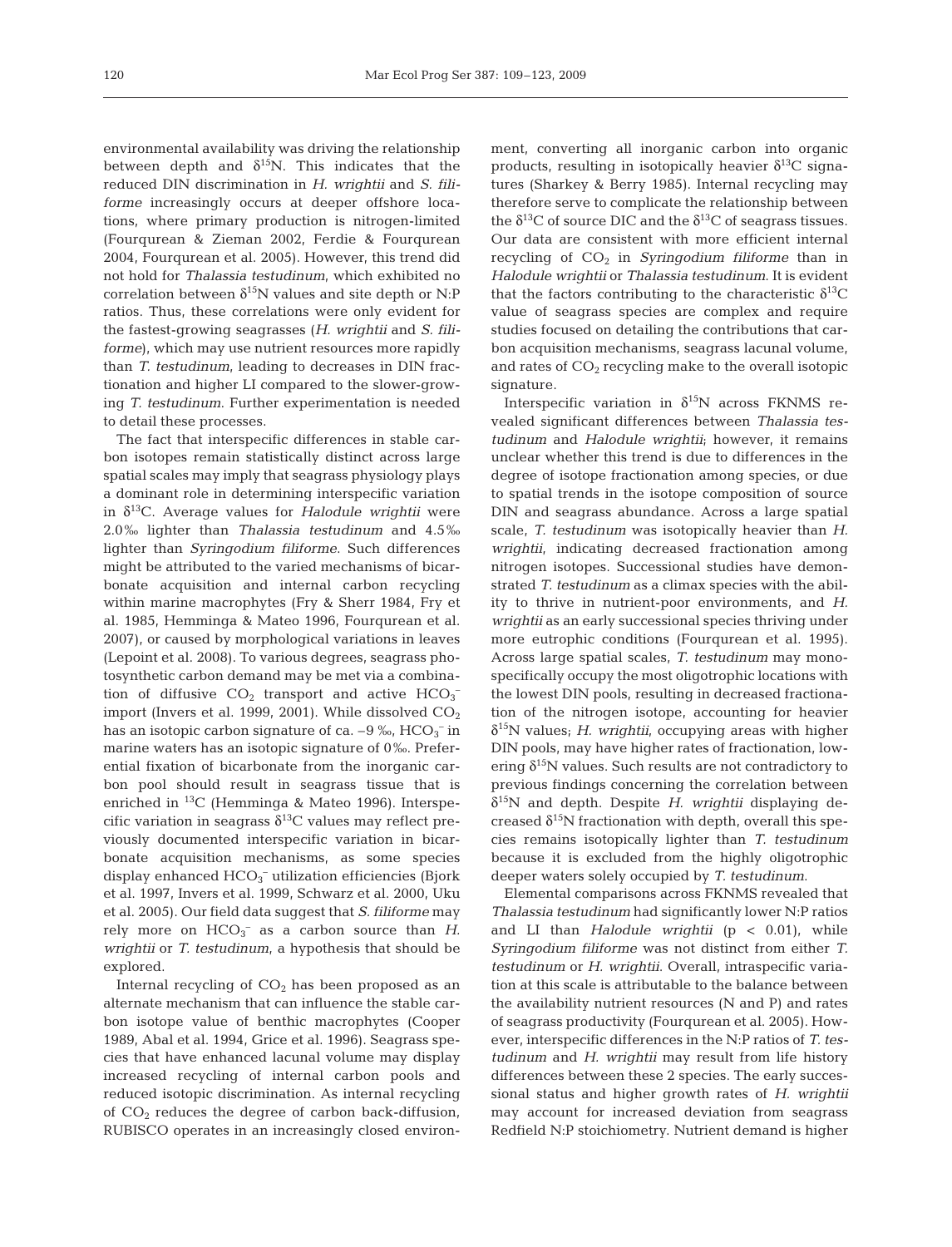for *H. wrightii* than for *T. testudinum* (Fourqurean et al. 1992b); thus, despite possibly being limited to sites elevated in nutrient concentrations, the fast growth rates of *H. wrightii* still produce N:P ratios that are drastically altered from seagrass Redfield values. Ecologically, *T. testudinum* is a late successional species, and the life history strategy of reduced growth rates may allow *T. testudinum* to produce biomass with N:P ratios closer to the ideal Redfield value of 30:1. The extensive investment in underground biomass (root/ rhizome complex) may additionally allow *T. testudinum* to exploit sediment nutrient pools unavailable to other species, thus bringing stoichiometric ratios closer to 30:1. However, across landscape scales, elemental variation due to life history differences are difficult to separate from elemental variation due to spatial trends in nutrients, light, and seagrass abundance. For example, if *T. testudinum* were relatively more abundant in deeper, lower light environments, then lower productivities and reduced N:P ratios may be attributable to this spatial environmental factor, and not to species-specific physiological/ecological properties.

# **Interspecific variation at local scales within the FKNMS**

Within-site, local comparisons between species control for spatial gradients in abiotic factors (light and nutrients); hence differences in elemental and isotope compositions do not reflect environmental variation and may be attributed to differences in species-specific physiological and ecological properties. Congruence or discordance of local trends with broad spatial trends reveals whether interspecific variation is due to physiological attributes or wide-ranging abiotic variation. We find that at the local scale, interspecific trends in stable carbon isotopic content and elemental ratios are generally maintained, while trends in stable nitrogen isotopic content are not consistent with the trends observed at broad spatial scales.

Local-scale interspecific trends in  $\delta^{13}$ C agree with broad-scale trends, revealing that species-specific physiological attributes are dominant factors in controlling taxon-specific  $\delta^{13}$ C values. At the same location, *Halodule wrightii* was significantly lighter than both *Thalassia testudinum* and *Syringodium filiforme*, and *T. testudinum* was significantly lighter than *S. filiforme*, but heavier than *H. wrightii* (Fig. 8), suggesting that the interspecific trends at the broad scale of the FKNMS are functions of the physiological attributes of carbon acquisition. Using this model, *H. wrightii* may represent a seagrass species that, while displaying  $\rm{HCO_3^-}$  use, exhibits high rates of carbon back diffusion

(low  $CO<sub>2</sub>$  recycling), and thus fails to fix a large portion of incorporated carbon, allowing for increased isotopic discrimination. Conversely, *S. filiforme* may represent a species that displays reduced carbon back diffusion (high  $CO<sub>2</sub>$  recycling), and thus fixes a large majority of imported carbon. The apparent dependence of seagrass  $\delta^{13}$ C on specific carbon acquisition properties has terrestrial analogues, as seen in the  $\delta^{13}C$  variation between  $C_3$  and  $C_4$  plants. In addition to using phosphoenolpyruvate carboxylase to fix  $CO<sub>2</sub>$ , which discriminates less against  $^{13}$ C than RUBISCO, C<sub>4</sub> plants limit carbon diffusion out of the leaves with morphological adaptations (e.g. bundle sheaths), and variations in the rates of  $CO<sub>2</sub>$  back diffusion have been noted to affect the  $\delta^{13}$ C values of C<sub>4</sub> vegetation (Farquhar et al. 1989). While seagrasses are all  $C_3$  plants (Beer & Wetzel 1982), the degree of bicarbonate use, extent of internal recycling, and specific leaf morphology (Lepoint et al. 2008) are likely to play analogous roles in explaining interspecific variation in the  $\delta^{13}C$ values of marine plants.

Local scale interspecific trends in stable nitrogen isotope values displayed non-significant differences among all seagrass species. The significant differences observed between *Thalassia testudinum* and *Halodule wrightii* at the broad scale were not observed within sites, indicating that  $\delta^{15}N$  trends across FKNMS were predominantly a result of spatial variation in seagrass distribution and DIN pools, as opposed to interspecific physiological differences in nitrogen uptake and fractionation. However, we note that the reduced sampling effort of the within-site comparisons may have limited our ability to detect a significant difference in  $\delta^{15}N$ between *T. testudinum* and *H. wrightii*, warranting future studies.

Interspecific variation in elemental ratios revealed that, similar to broad-scale patterns, *Thalassia testudinum* displayed significantly lower N:P ratios than *Halodule wrightii* when growing at the same location. At the local scale, we also found that *T. testudinum* had significantly lower N:P ratios than *S. filiforme*, previously undocumented at broader scales. There was no difference in N:P ratios between *H. wrightii* and *S. filiforme*. By removing spatial variation in environmental variables and seagrass distribution, interspecific differences in elemental composition reflect important differences in the ecology of these seagrass species. When co-occurring with *T. testudinum*, and exposed to similar nutrient and light conditions, rapidly growing early successional species *(H. wrightii* and *S. filiforme)* are further removed from seagrass Redfield stoichiometry, indicating heavily nutrient-limited growth (particularly with respect to P). The slower growth rates of *T. testudinum* may allow for reduced nutrient-limited growth and an enhanced ability to thrive under olig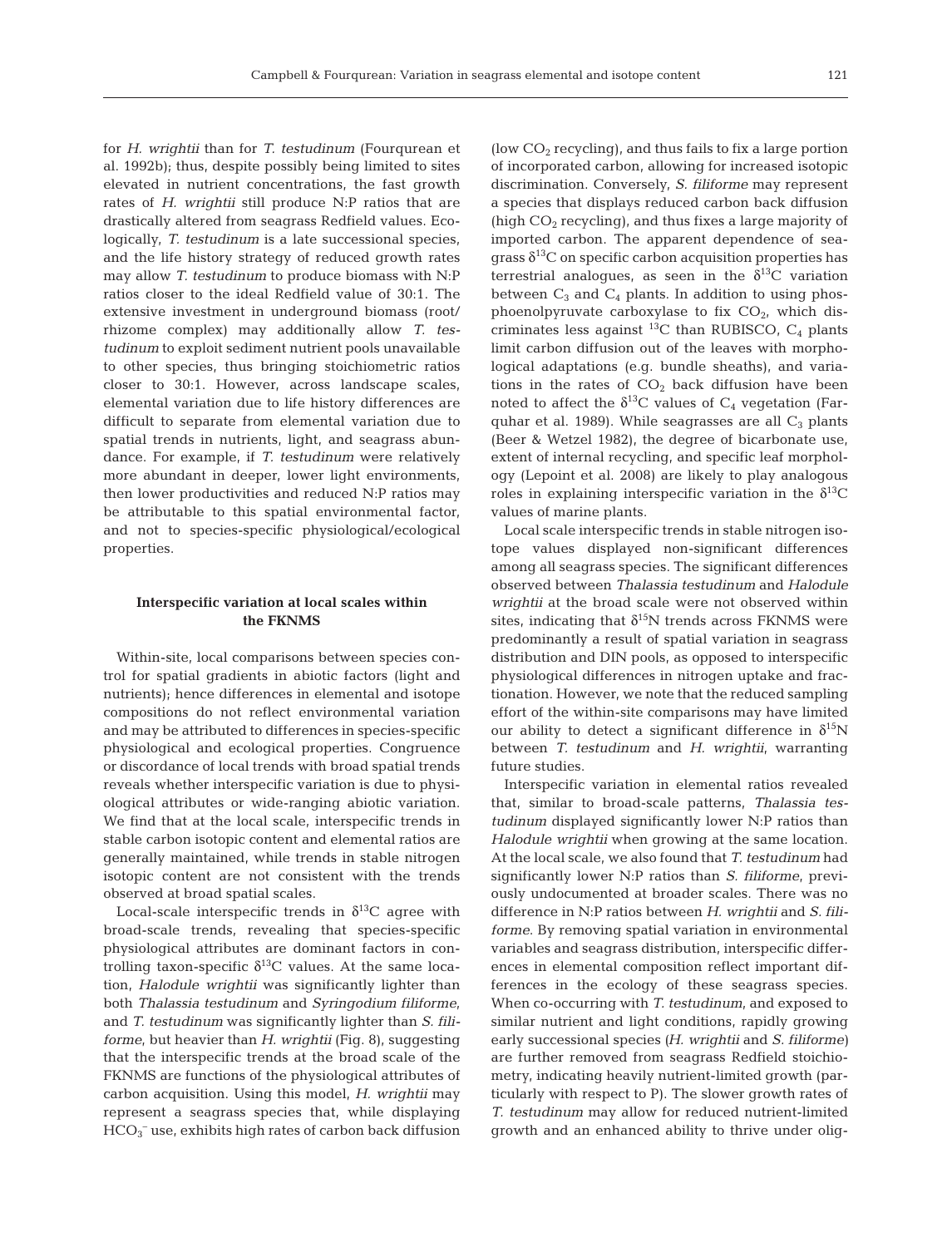otrophic conditions. The altered elemental ratios of cooccurring seagrasses further suggest that nutrient limitation must be viewed with respect to a specific primary producer, and may not be applicable to other species within the same location.

#### **Temporal variation in seagrass isotope content**

As previously documented for *Thalassia testudinum* (Fourqurean et al. 2005) the  $\delta^{13}$ C of *Halodule wrightii* and *Syringodium filiforme* fluctuate seasonally. Interspecific variation in seagrass  $\delta^{13}$ C values was not limited to the summer conditions of high productivity, as we would expect if differential  $CO<sub>2</sub>$  acquisition were leading to different amounts of isotopic discrimination during summer periods of maximum photosynthesis. Interspecific differences in  $\delta^{13}$ C were maintained throughout the year, with peaks during the highly productive summer periods and lows during the less productive winter periods. The constant interspecific variation suggests that species-specific  $\delta^{13}$ C values are a result of physiologically based traits and are unlikely the result of altered or adaptive carbon acquisition mechanisms during the summer months. Thus, despite seasonal variation, seagrass  $\delta^{13}$ C values remain significantly distinct throughout the year and maintain the similar trends *(S. filiforme* > *T. testudinum* > *H. wrighii)* found during the summer surveys.

Seasonal variation in seagrass  $\delta^{13}$ C values have been correlated to seasonal patterns in productivity, governed both by light availability and temperature (Fourqurean et al. 2001, 2005, 2007). Drawdown of  $CO<sub>2</sub>$  pools during the summer months, combined with limited  $CO<sub>2</sub>$  diffusion rates, may decrease the degree of fractionation displayed by RUBISCO. Similar seasonal trends have been noted for a number of phytoplankton studies, and may indicate carbon limitation during periods of high productivity (Fogel et al. 1992). Alternately, it is possible that increased summer productivities may enhance bicarbonate use within all seagrass species, elevating  $\delta^{13}$ C values and mitigating C-limited photosynthesis. The amplitudes of the sine models were not statistically distinct among species, and thus there was no difference in the degree of seaoriginal hypotheses, which expected the fastestgrowing seagrass species *(H. wrightii* and *S. filiforme)* to exhibit the greatest amplitude in seasonal variation, suggesting that while taxonomic differences strongly influence the mean  $\delta^{13}$ C value, seasonal environmental factors strongly control annual variation within each species. There were no interspecific differences in Φ, and therefore the timing of the seasonal response (summer peaks and winter lows), among species. It is

evident that while seasonal responses are not different in all 3 seagrass species, their mean  $\delta^{13}$ C value remains markedly distinct throughout the annual cycle.

Seasonal variation in seagrass  $\delta^{15}N$  was undetected for all species. Seasonal cycles in stable nitrogen isotope content have been previously documented for *Thalassia testudinum* in South Florida (Fourqurean et al. 2005); thus the lack of a seasonal pattern in our study may be due to an insufficient sampling size for this particular isotope parameter.

The elemental and stable isotope content of seagrass species in South Florida displays considerable interspecific variation at both broad and local spatial scales. Here we present the first documentation of speciesspecific variation in South Florida, by which carbon isotope values may be associated with physiological differences in carbon acquisition, and elemental ratios may be associated with ecological differences in seagrass growth rates. As such, the use of these parameters as indicators of ecosystem properties must carefully consider the species of marine plant being studied. In addition to previously documented spatial and temporal variation, taxonomic differences in isotope and elemental content can introduce additional variation of significant magnitude. Interspecific differences are non-random, and thus understanding how seagrass species differ in isotope and elemental content will aid in the interpretation of studies that examine the food web and nutrient dynamics of multispecies seagrass ecosystems.

*Acknowledgements.* This work was supported by the Florida Keys Water Quality Protection Program Seagrass Monitoring Project funded by grants from NOAA's South Florida Program (contract no. NA06NOS4780105) and the USEPA (Assistance Agreement X797468102). This manuscript benefited from discussions with post-doctoral fellows, students, and technicians in the laboratory of J.W.F. Among the many people who collected and processed data as part of the larger project, we are especially indebted to L. Rutten, S. Escorcia, and P. Parker. W.T. Anderson at the FIU Stable Isotope Laboratory analyzed our stable isotope samples. This is contribution number 438 from the Southeast Environmental Research Center at FIU.

#### LITERATURE CITED

- sonal variation. These findings contrasted with our  $\blacktriangleright$  Abal EG, Loneragan N, Bowen P, Perry CJ, Udy JW, Dennison WC (1994) Physiological and morphological responses of the seagrass *Zostera capricorni* Aschers to light-intensity. J Exp Mar Biol Ecol 178:113–129
	- ▶ Agren GI (2004) The C:N:P stoichiometry of autotrophs theory and observations. Ecol Lett 7:185–191
	- Armitage AR, Frankovich TA, Heck KL, Fourqurean JW ➤(2005) Experimental nutrient enrichment causes complex changes in seagrass, microalgae, and macroalgae community structure in Florida Bay. Estuaries 28:422–434
		- Atkinson MJ, Smith SV (1983) C-N-P ratios of benthic marine plants. Limnol Oceanogr 28:568–574